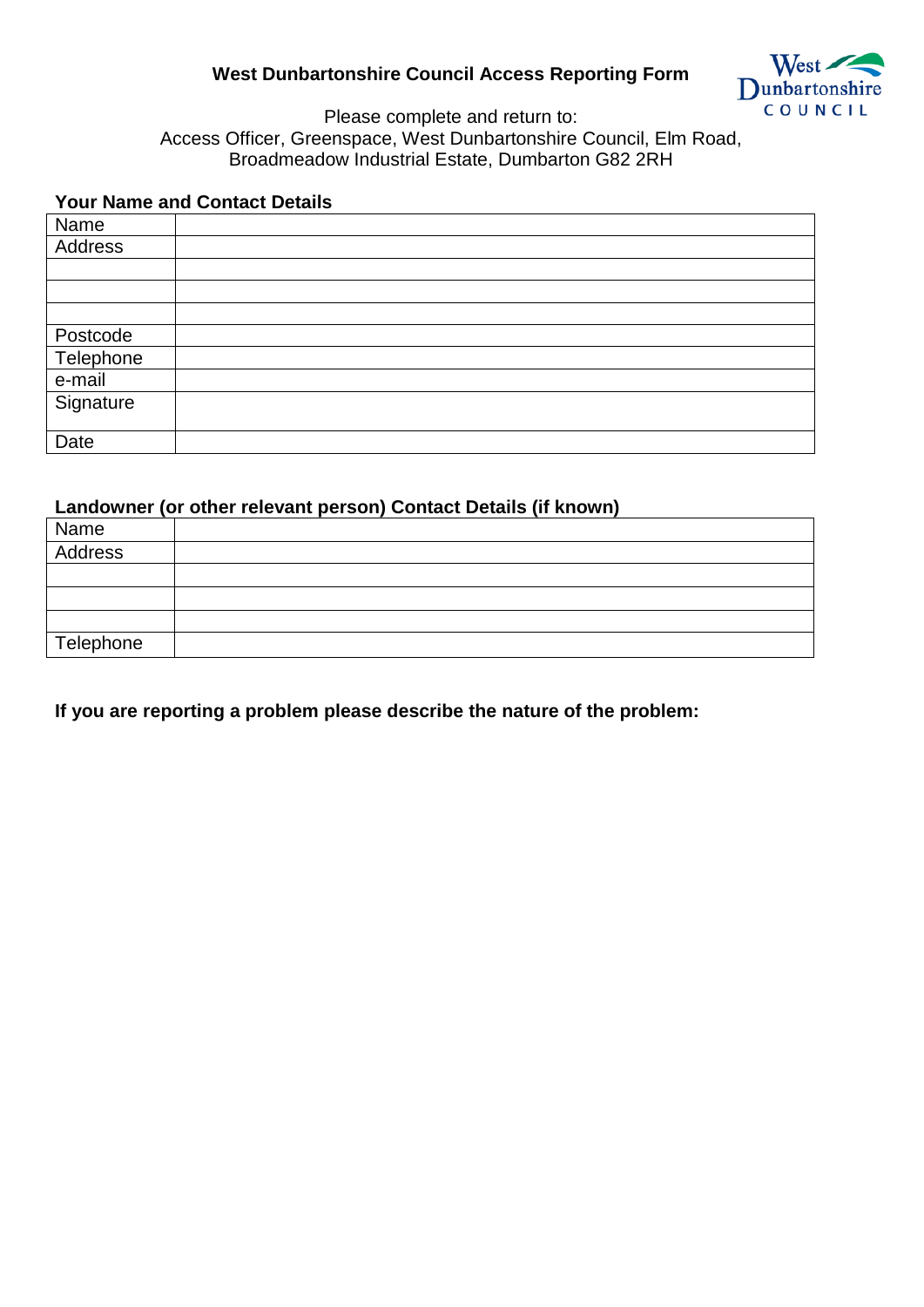**Please indicate on a sketch map in the space below the route/area you are describing and the location of any problems in coloured pen or pencil.**

Please answer the following questions as fully as possible. If you need to use additional sheets of paper, please attach them to this questionnaire.

1. If you live in this neighbourhood, how long have you lived here

a) What year did you first use the route/visit the area



b) Date when you last used the route/visited the area

## 2. If you have visited the area previously:

| (a) How have you<br>used it? | Please<br>tick all<br>that<br>apply | (b) How frequently<br>have/did you use it for<br>each of these kinds of<br>use?<br>Daily = $D$ ; Weekly = W;<br>Monthly = $M$ ; Other (less | Please<br>Insert<br>D, W,<br>M or<br>O | (c) How have you<br>Please<br>tick all<br>seen other people<br>using the area?<br>that<br>apply |
|------------------------------|-------------------------------------|---------------------------------------------------------------------------------------------------------------------------------------------|----------------------------------------|-------------------------------------------------------------------------------------------------|
|                              |                                     | than monthly) = $O$                                                                                                                         |                                        |                                                                                                 |
| Pedestrian                   |                                     | Pedestrian                                                                                                                                  |                                        | Pedestrian                                                                                      |
| Horse                        |                                     | Horse                                                                                                                                       |                                        | Horse                                                                                           |
| <b>Bicycle</b>               |                                     | <b>Bicycle</b>                                                                                                                              |                                        | <b>Bicycle</b>                                                                                  |
| Motorised vehicle            |                                     | Motorised vehicle                                                                                                                           |                                        | Motorised vehicle                                                                               |
| Pushchair/wheelchair         |                                     | Pushchair/wheelchair                                                                                                                        |                                        | Pushchair/wheelchair                                                                            |

3. Other use, please give details:

4. How do you or would you use the area under consideration (it provides a short cut to work, shops, dog walking, etc.)?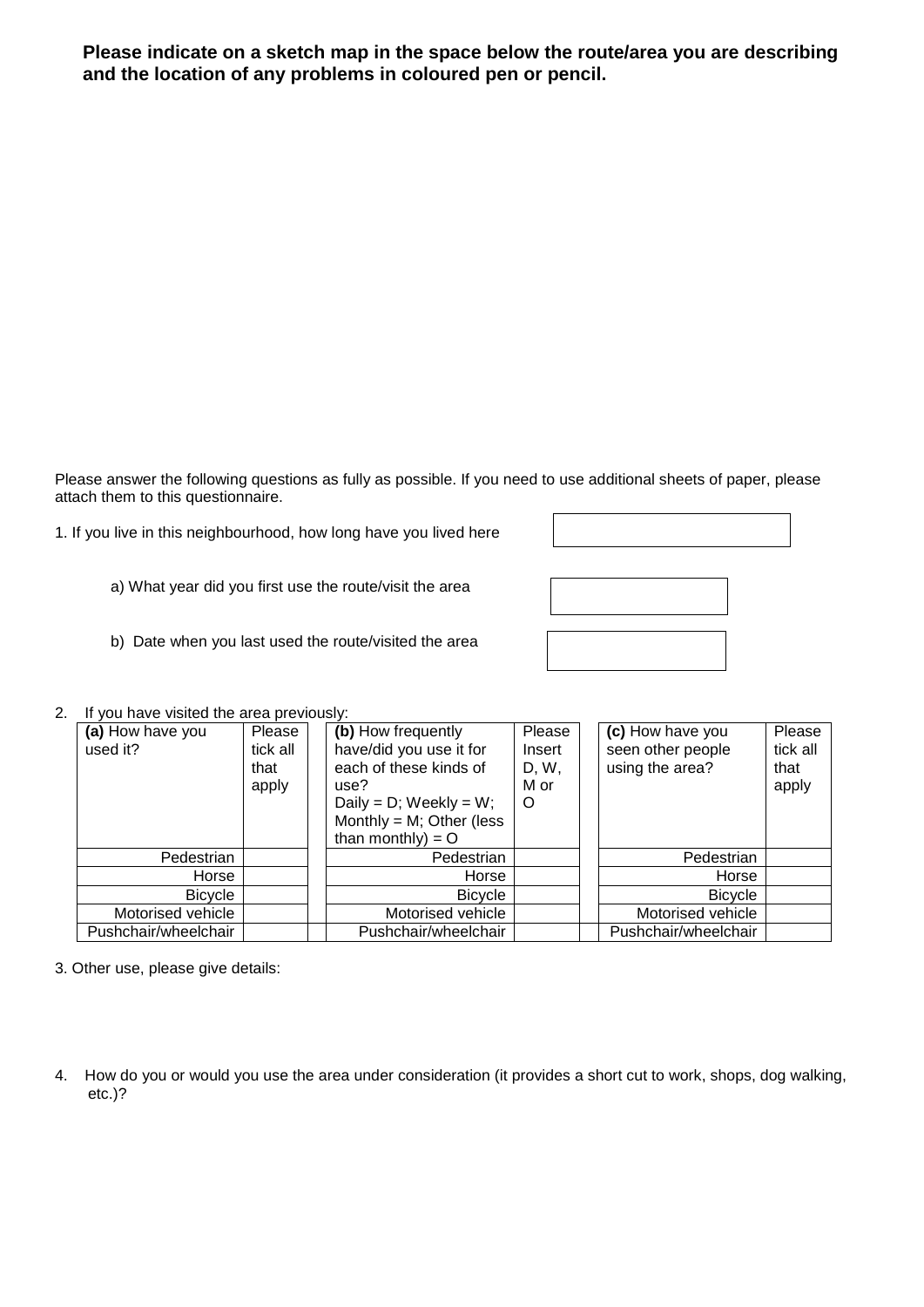|  |  | 5. Is there a clearly defined and easy to follow route or routes through the area under consideration? |
|--|--|--------------------------------------------------------------------------------------------------------|
|  |  |                                                                                                        |

| Yes | No |  |
|-----|----|--|
|     |    |  |

6. If there is a clearly defined route(s) through the area have you used any of them from end to end?

7. Have you ever asked permission to visit the area?

| Yes | No |  |
|-----|----|--|
|     |    |  |

If the answer to the above is yes who did you ask and what was the response? (Please continue on another sheet if necessary)

8. If there is a route or routes that pass through the area have they ever been obstructed?

| Yes | No |  |
|-----|----|--|
|-----|----|--|

If yes, in what way, when, for how long, and did you continue to use this route? Please give details below and indicate the location of any obstruction on the map. (Please continue on another sheet if necessary)

9. Has anybody ever stopped you using the area for any of the purposes stated above?

Yes No

If so, who stopped you and how? (Please continue on another sheet if necessary)